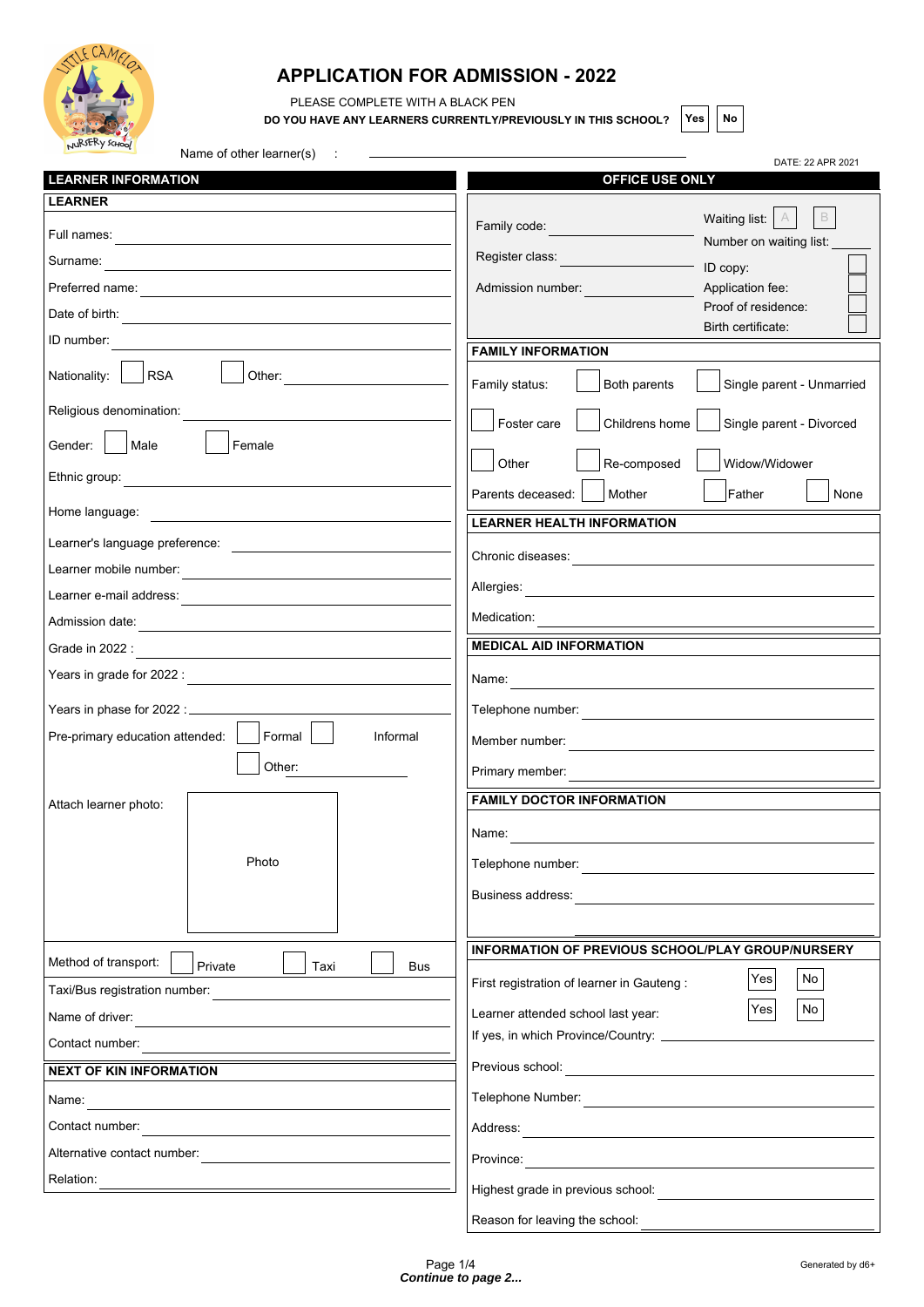DATE: 22 APR 2021

| <b>BIOLOGICAL PARENT / LEGAL GUARDIAN 1 INFORMATION</b>                                                                                                                                                                            |                                          |                                                                                                                                                                                                                                      |
|------------------------------------------------------------------------------------------------------------------------------------------------------------------------------------------------------------------------------------|------------------------------------------|--------------------------------------------------------------------------------------------------------------------------------------------------------------------------------------------------------------------------------------|
|                                                                                                                                                                                                                                    | Postal address:                          | the contract of the contract of the contract of the contract of the contract of                                                                                                                                                      |
|                                                                                                                                                                                                                                    |                                          |                                                                                                                                                                                                                                      |
|                                                                                                                                                                                                                                    |                                          |                                                                                                                                                                                                                                      |
|                                                                                                                                                                                                                                    | Occupation status:                       | Own Employer Non-Professional                                                                                                                                                                                                        |
|                                                                                                                                                                                                                                    |                                          | Own Employer Professional                                                                                                                                                                                                            |
|                                                                                                                                                                                                                                    |                                          | House wife<br>Part time                                                                                                                                                                                                              |
| Home language: ______________                                                                                                                                                                                                      |                                          | Contract worker<br>Pensioner                                                                                                                                                                                                         |
| Communication preference:<br><b>SMS</b><br>E-mail                                                                                                                                                                                  |                                          | Student<br>Temporary                                                                                                                                                                                                                 |
| Mail<br>By hand                                                                                                                                                                                                                    |                                          | Unemployed<br>Full time                                                                                                                                                                                                              |
|                                                                                                                                                                                                                                    |                                          |                                                                                                                                                                                                                                      |
|                                                                                                                                                                                                                                    |                                          |                                                                                                                                                                                                                                      |
|                                                                                                                                                                                                                                    |                                          |                                                                                                                                                                                                                                      |
|                                                                                                                                                                                                                                    |                                          |                                                                                                                                                                                                                                      |
|                                                                                                                                                                                                                                    |                                          |                                                                                                                                                                                                                                      |
|                                                                                                                                                                                                                                    |                                          |                                                                                                                                                                                                                                      |
|                                                                                                                                                                                                                                    |                                          |                                                                                                                                                                                                                                      |
|                                                                                                                                                                                                                                    | Is the learner living with this parent?: | Yes<br><b>No</b>                                                                                                                                                                                                                     |
| BIOLOGICAL PARENT / LEGAL GUARDIAN 2 INFORMATION                                                                                                                                                                                   |                                          |                                                                                                                                                                                                                                      |
|                                                                                                                                                                                                                                    | Postal address:                          | the control of the control of the control of the control of the control of the control of                                                                                                                                            |
|                                                                                                                                                                                                                                    |                                          |                                                                                                                                                                                                                                      |
| Surname: <u>experience</u> and the contract of the contract of the contract of the contract of the contract of the contract of the contract of the contract of the contract of the contract of the contract of the contract of the |                                          |                                                                                                                                                                                                                                      |
|                                                                                                                                                                                                                                    | Occupation status:                       | Own Employer Non-Professional                                                                                                                                                                                                        |
|                                                                                                                                                                                                                                    |                                          | Own Employer Professional                                                                                                                                                                                                            |
|                                                                                                                                                                                                                                    |                                          | Part time<br>House wife                                                                                                                                                                                                              |
| Home language:                                                                                                                                                                                                                     |                                          | Pensioner<br>Contract worker                                                                                                                                                                                                         |
| <b>SMS</b><br>E-mail<br>Communication preference:                                                                                                                                                                                  |                                          | Student<br>Temporary                                                                                                                                                                                                                 |
| By hand<br>Mail                                                                                                                                                                                                                    |                                          | Full time<br>Unemployed                                                                                                                                                                                                              |
| Language preference: National Canada and Canada and Canada and Canada and Canada and Canada and Canada and Canada and Canada and Canada and Canada and Canada and Canada and Canada and Canada and Canada and Canada and Canad     |                                          | Occupation: <u>with a series of the series of the series of the series of the series of the series of the series of the series of the series of the series of the series of the series of the series of the series of the series</u> |
|                                                                                                                                                                                                                                    |                                          |                                                                                                                                                                                                                                      |
|                                                                                                                                                                                                                                    |                                          |                                                                                                                                                                                                                                      |
|                                                                                                                                                                                                                                    |                                          |                                                                                                                                                                                                                                      |
|                                                                                                                                                                                                                                    |                                          |                                                                                                                                                                                                                                      |
|                                                                                                                                                                                                                                    |                                          |                                                                                                                                                                                                                                      |
| Residential address:                                                                                                                                                                                                               |                                          |                                                                                                                                                                                                                                      |
|                                                                                                                                                                                                                                    |                                          |                                                                                                                                                                                                                                      |
|                                                                                                                                                                                                                                    | Is the learner living with this parent?: | Yes<br>No                                                                                                                                                                                                                            |
| <b>DECLARATION BY PARENT / GUARDIAN</b>                                                                                                                                                                                            |                                          |                                                                                                                                                                                                                                      |
|                                                                                                                                                                                                                                    |                                          |                                                                                                                                                                                                                                      |

|                                                                                                                                               | (Name of Parent / Guardian), hereby declare that the information supplied                                                                            |
|-----------------------------------------------------------------------------------------------------------------------------------------------|------------------------------------------------------------------------------------------------------------------------------------------------------|
| in this form is true and just and that I, by way of my signature hereunder, authorise the Chairperson of the School Governing Body or his/her |                                                                                                                                                      |
|                                                                                                                                               | representative to control and confirm any of the details supplied. I am aware that should any information supplied be found not to be true, I may be |
| liable to a criminal offence.                                                                                                                 |                                                                                                                                                      |
|                                                                                                                                               |                                                                                                                                                      |

Signed at **on** day of 2021.

Signature of Parent / Guardian: \_\_\_\_\_\_\_\_\_\_\_\_\_\_\_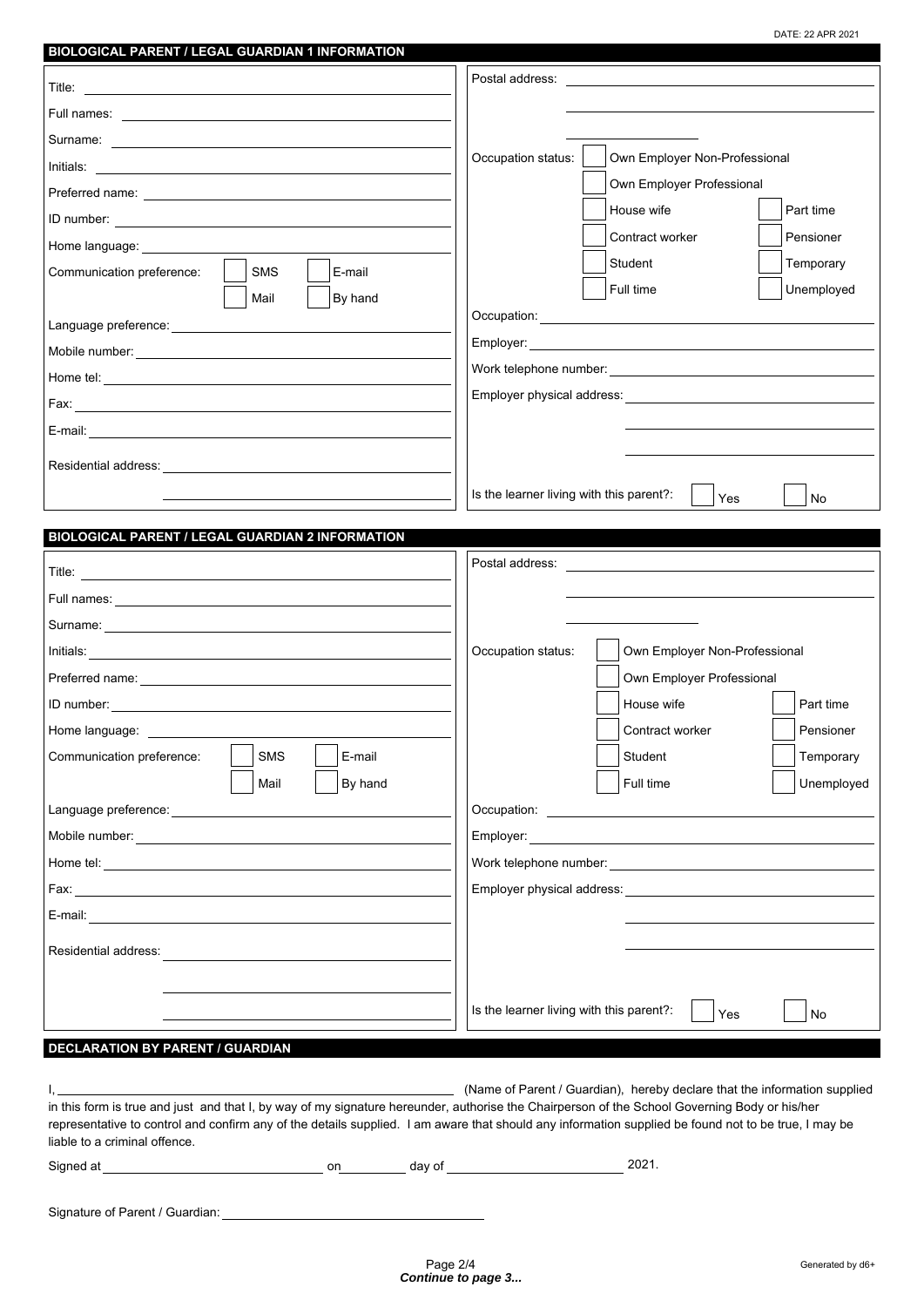|                                                        | DATE: 22 APR 2021                                                                                                                    |
|--------------------------------------------------------|--------------------------------------------------------------------------------------------------------------------------------------|
| <b>ACCOUNTABLE PERSON'S INFORMATION</b>                |                                                                                                                                      |
| <b>Biological Parent 1</b>                             | <b>Biological Parent 2</b><br>Other                                                                                                  |
| Only if 'Other', please complete section A or B below: |                                                                                                                                      |
| A) INDIVIDUAL                                          | B) COMPANY / CLOSED CORPORATION / TRUST                                                                                              |
|                                                        |                                                                                                                                      |
|                                                        |                                                                                                                                      |
|                                                        |                                                                                                                                      |
|                                                        |                                                                                                                                      |
|                                                        |                                                                                                                                      |
|                                                        |                                                                                                                                      |
| Home language: Nome language:                          |                                                                                                                                      |
| Communication preference:<br>SMS<br>E-mail             |                                                                                                                                      |
| Mail<br>By hand                                        |                                                                                                                                      |
|                                                        |                                                                                                                                      |
|                                                        |                                                                                                                                      |
|                                                        |                                                                                                                                      |
|                                                        | Postal Code:<br><u> Alexandria de la contrada de la contrada de la contrada de la contrada de la contrada de la contrada de la c</u> |
|                                                        |                                                                                                                                      |
| E-mail:                                                |                                                                                                                                      |
|                                                        |                                                                                                                                      |
|                                                        |                                                                                                                                      |
|                                                        |                                                                                                                                      |
|                                                        |                                                                                                                                      |
| Postal Code:                                           |                                                                                                                                      |